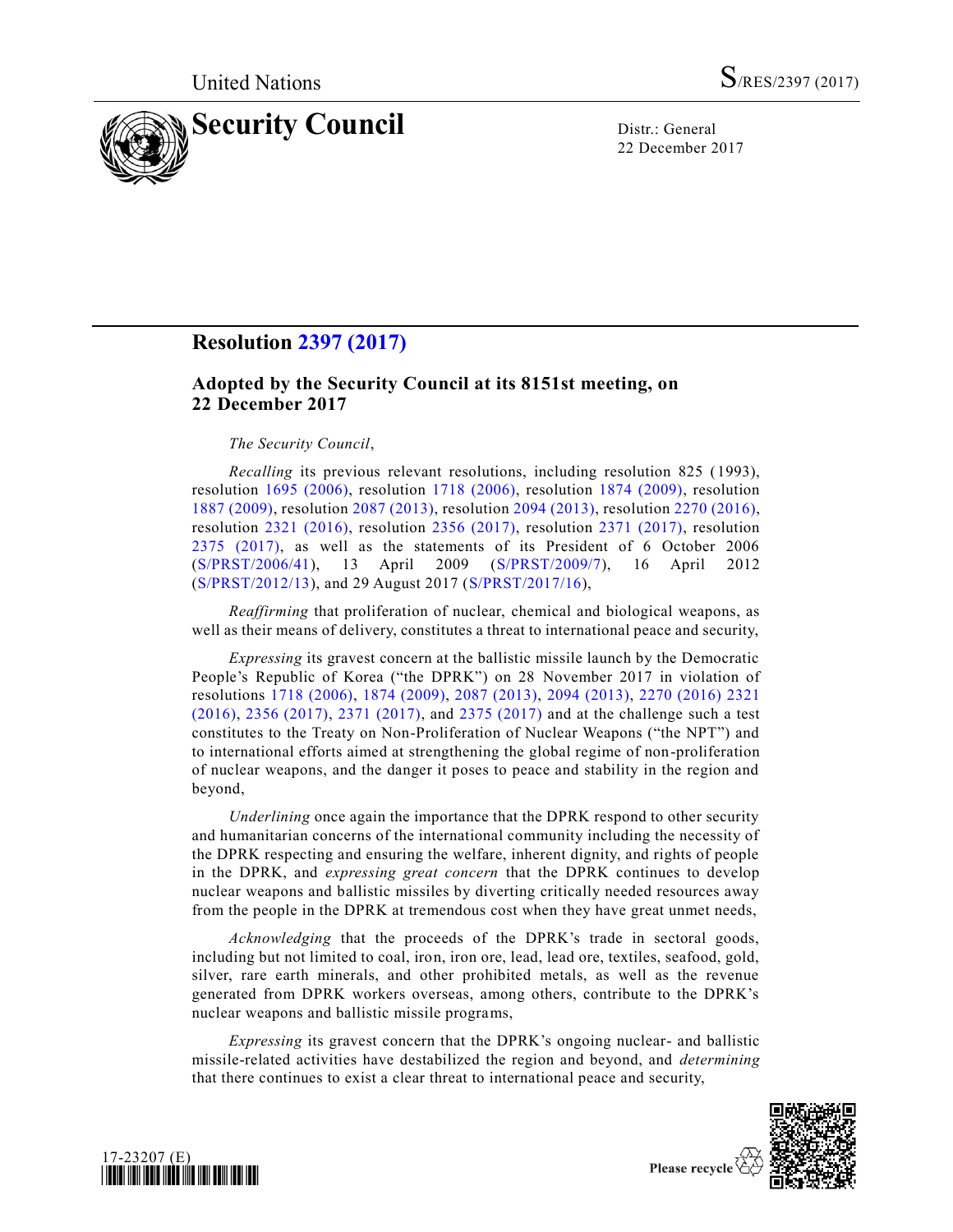*Acting* under Chapter VII of the Charter of the United Nations, and taking measures under Article 41,

1. *Condemns* in the strongest terms the ballistic missile launch conducted by the DPRK on 28 November 2017 in violation and flagrant disregard of the Security Council's resolutions;

2. *Reaffirms* its decisions that the DPRK shall not conduct any further launches that use ballistic missile technology, nuclear tests, or any other provocation; shall immediately suspend all activities related to its ballistic missile program and in this context re-establish its pre-existing commitments to a moratorium on all missile launches; shall immediately abandon all nuclear weapons and existing nuclear programs in a complete, verifiable and irreversible manner, and immediately cease all related activities; and shall abandon any other existing weapons of mass destruction and ballistic missile programs in a complete, verifiable and irreversible manner;

### **Designations**

3. *Decides* that the measures specified in paragraph 8(d) of resolution [1718](https://undocs.org/S/RES/1718(2006))  [\(2006\)](https://undocs.org/S/RES/1718(2006)) shall apply also to the individuals and entities listed in Annex I and II of this resolution and to any individuals or entities acting on their behalf or at their direction, and to entities owned or controlled by them, including through illicit means, and *decides* further that the measures specified in paragraph 8(e) of resolution [1718](https://undocs.org/S/RES/1718(2006))  [\(2006\)](https://undocs.org/S/RES/1718(2006)) shall also apply to the individuals listed in Annex I of this resolution and to individuals acting on their behalf or at their direction;

# **Sectoral**

4. *Decides* that all Member States shall prohibit the direct or indirect supply, sale or transfer to the DPRK, through their territories or by their nationals, or using their flag vessels, aircraft, pipelines, rail lines, or vehicles and whether or not originating in their territories, of all crude oil, unless the Committee approves in advance on a case-by-case basis a shipment of crude oil which is exclusively for livelihood purposes of DPRK nationals and unrelated to the DPRK's nuclear or ballistic missile programmes or other activities prohibited by resolutions [1718 \(2006\),](https://undocs.org/S/RES/1718(2006)) [1874 \(2009\),](https://undocs.org/S/RES/1874(2009)) [2087 \(2013\),](https://undocs.org/S/RES/2087(2013)) [2094 \(2013\),](https://undocs.org/S/RES/2094(2013)) [2270 \(2016\),](https://undocs.org/S/RES/2270(2016)) [2321 \(2016\),](https://undocs.org/S/RES/2321(2016)) [2356 \(2017\),](https://undocs.org/S/RES/2356(2017)) [2371](https://undocs.org/S/RES/2371(2017))  [\(2017\),](https://undocs.org/S/RES/2371(2017)) [2375 \(2017\)](https://undocs.org/S/RES/2375(2017)) or this resolution, further *decides* that this prohibition shall not apply with respect to crude oil that, for a period of twelve months after the date of adoption of this resolution, and for twelve months periods thereafter, does not exceed 4 million barrels or 525,000 tons in the aggregate per twelve month period, and *decides* that all Member States providing crude oil shall provide a report to the Committee every 90 days from the date of adoption of this resolution of the amount of crude oil provided to the DPRK;

5. *Decides* that all Member States shall prohibit the direct or indirect supply, sale or transfer to the DPRK, through their territories or by their nationals, or using their flag vessels, aircraft, pipelines, rail lines, or vehicles, and whether or not originating in their territories, of all refined petroleum products, *decides* that the DPRK shall not procure such products, *further decides* that this provision shall not apply with respect to procurement by the DPRK or the direct or indirect supply, sa le, or transfer to the DPRK, through their territories or by their nationals, or using their flag vessels, aircraft, pipelines, rail lines, or vehicles, and whether or not originating in their territories, of refined petroleum products, including diesel and kerosene, in the aggregate amount of up to 500,000 barrels during a period of twelve months beginning on January 1, 2018, and for twelve month periods thereafter, provided that (a) the Member State notifies the Committee every thirty days of the amount o f such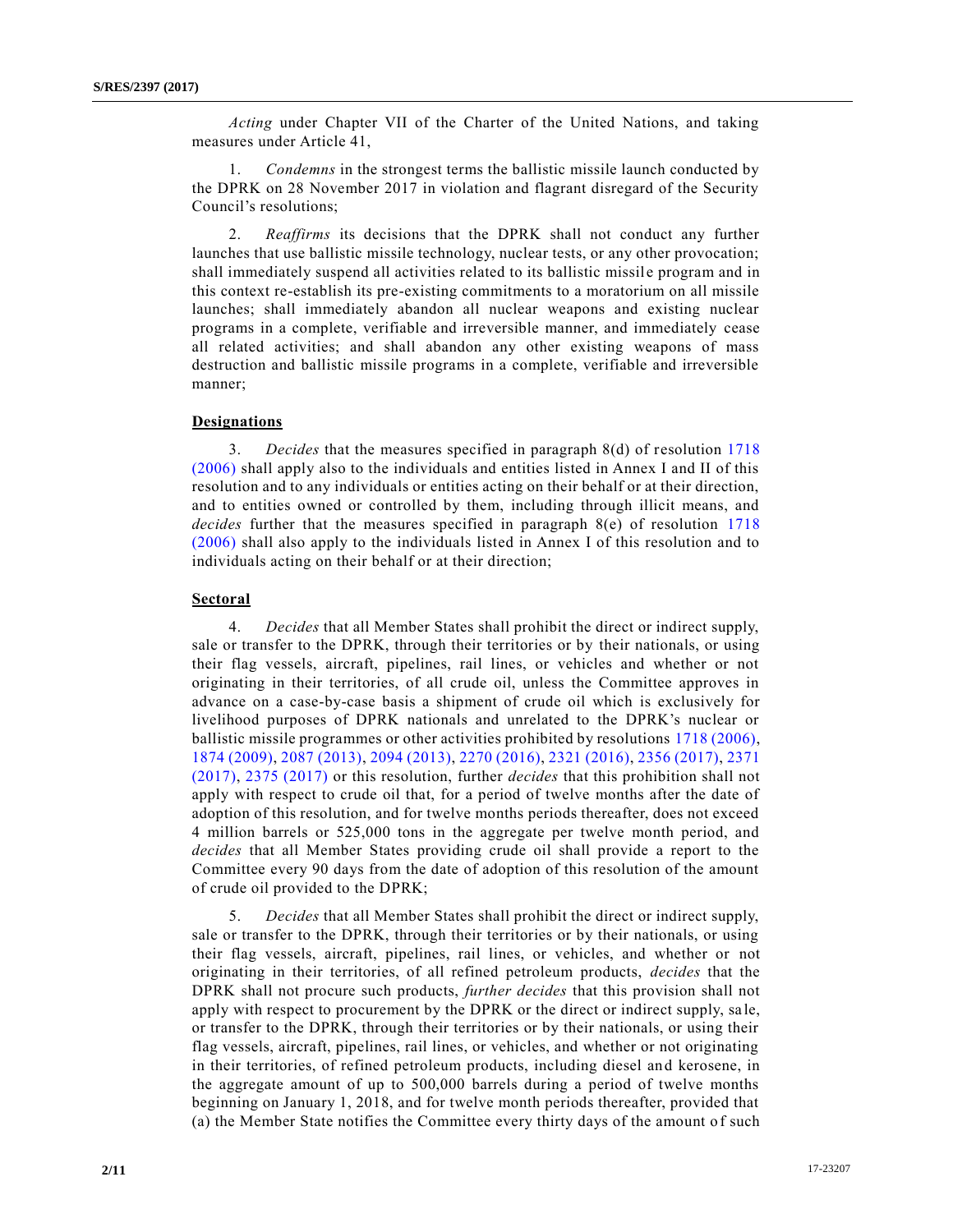supply, sale, or transfer to the DPRK of refined petroleum products along with information about all the parties to the transaction, (b) the supply, sale, or transfer of refined petroleum products involve no individuals or entities that are associat ed with the DPRK's nuclear or ballistic missile programmes or other activities prohibited by resolutions [1718 \(2006\),](https://undocs.org/S/RES/1718(2006)) [1874 \(2009\),](https://undocs.org/S/RES/1874(2009)) [2087 \(2013\),](https://undocs.org/S/RES/2087(2013)) [2094 \(2013\),](https://undocs.org/S/RES/2094(2013)) [2270 \(2016\),](https://undocs.org/S/RES/2270(2016)) [2321](https://undocs.org/S/RES/2321(2016))  [\(2016\),](https://undocs.org/S/RES/2321(2016)) [2356 \(2017\),](https://undocs.org/S/RES/2356(2017)) [2371 \(2017\),](https://undocs.org/S/RES/2371(2017)) [2375 \(2017\),](https://undocs.org/S/RES/2375(2017)) or this resolution, including designated individuals or entities, or individuals or entities acting on their behalf or at their direction, or entities owned or controlled by them, directly or indirectly, or individuals or entities assisting in the evasion of sanctions, and (c) the supply, sale, or transfer of refined petroleum products are exclusively for livelihood purposes of DPRK nationals and unrelated to generating revenue for the DPRK's nuclear or ballistic missile programmes or other activities prohibited by resolutions [1718 \(2006\),](https://undocs.org/S/RES/1718(2006)) [1874 \(2009\),](https://undocs.org/S/RES/1874(2009)) [2087 \(2013\),](https://undocs.org/S/RES/2087(2013)) [2094 \(2013\),](https://undocs.org/S/RES/2094(2013)) [2270 \(2016\),](https://undocs.org/S/RES/2270(2016)) [2321 \(2016\),](https://undocs.org/S/RES/2321(2016)) [2356 \(2017\),](https://undocs.org/S/RES/2356(2017)) [2371](https://undocs.org/S/RES/2371(2017))  [\(2017\),](https://undocs.org/S/RES/2371(2017)) [2375 \(2017\)](https://undocs.org/S/RES/2375(2017)) or this resolution, *directs* the Committee Secretary beginning on 1 January 2018 to notify all Member States when an aggregate amount of refined petroleum products sold, supplied, or transferred to the DPRK of 75 per cent of the aggregate yearly amounts have been reached, also *directs* the Committee Secretary beginning on 1 January 2018 to notify all Member States when an aggregate amount of refined petroleum products sold, supplied, or transferred to the DPRK of 90 per cent of the aggregate yearly amounts have been reached, and *further directs* the Committee Secretary beginning on 1 January 2018 to notify all Member States when an aggregate amount of refined petroleum products sold, supplied, or transferred to the DPRK of 95 per cent of the aggregate yearly amounts have been reached and to inform them that they must immediately cease selling, supplying, or transferring refined petroleum products to the DPRK for the remainder of the year, *directs* the Committee to make publicly available on its website the total amount of refined petroleum products sold, supplied, or transferred to the DPRK by month and by source country, *directs* the Committee to update this information on a real-time basis as it receives notifications from Member States, *calls upon* all Member States to regularly review this website to comply with the annual limits for refined petroleum products established by this provision beginning on 1 January 2018, *directs* the Panel of Experts to closely monitor the implementation efforts of all Member States to provide assistance and ensure full and global compliance, and *requests* the Secretary-General to make the necessary arrangements to this effect and provide additional resources in this regard;

6. *Decides* that the DPRK shall not supply, sell or transfer, directly or indirectly, from its territory or by its nationals or using its flag vessels or aircraft, food and agricultural products (HS codes 12, 08, 07), machinery (HS code 84), electrical equipment (HS code 85), earth and stone including magnesite and magnesia (HS code 25), wood (HS code 44), and vessels (HS code 89), and that all States shall prohibit the procurement of the above-mentioned commodities and products from the DPRK by their nationals, or using their flag vessels or aircraft, whether or not originating in the territory of the DPRK, *clarifies* that the full sectoral ban on seafood in paragraph 9 of resolution [2371 \(2017\)](https://undocs.org/S/RES/2371(2017)) prohibits the DPRK from selling or transferring, directly or indirectly, fishing rights, and *further decides* that for sales of and transactions involving all commodities and products from the DPRK whose transfer, supply, or sale by the DPRK are prohibited by this paragraph and for which written contracts have been finalized prior to the adoption of this resolution, all States may only allow those shipments to be imported into their territories up to 30 days from the date of adoption of this resolution with notification provided to the Committee containing details on those imports by no later than 45 days after the date of adoption of this resolution;

7. *Decides* that all Member States shall prohibit the direct or indirect supply, sale or transfer to the DPRK, through their territories or by their nationals, or using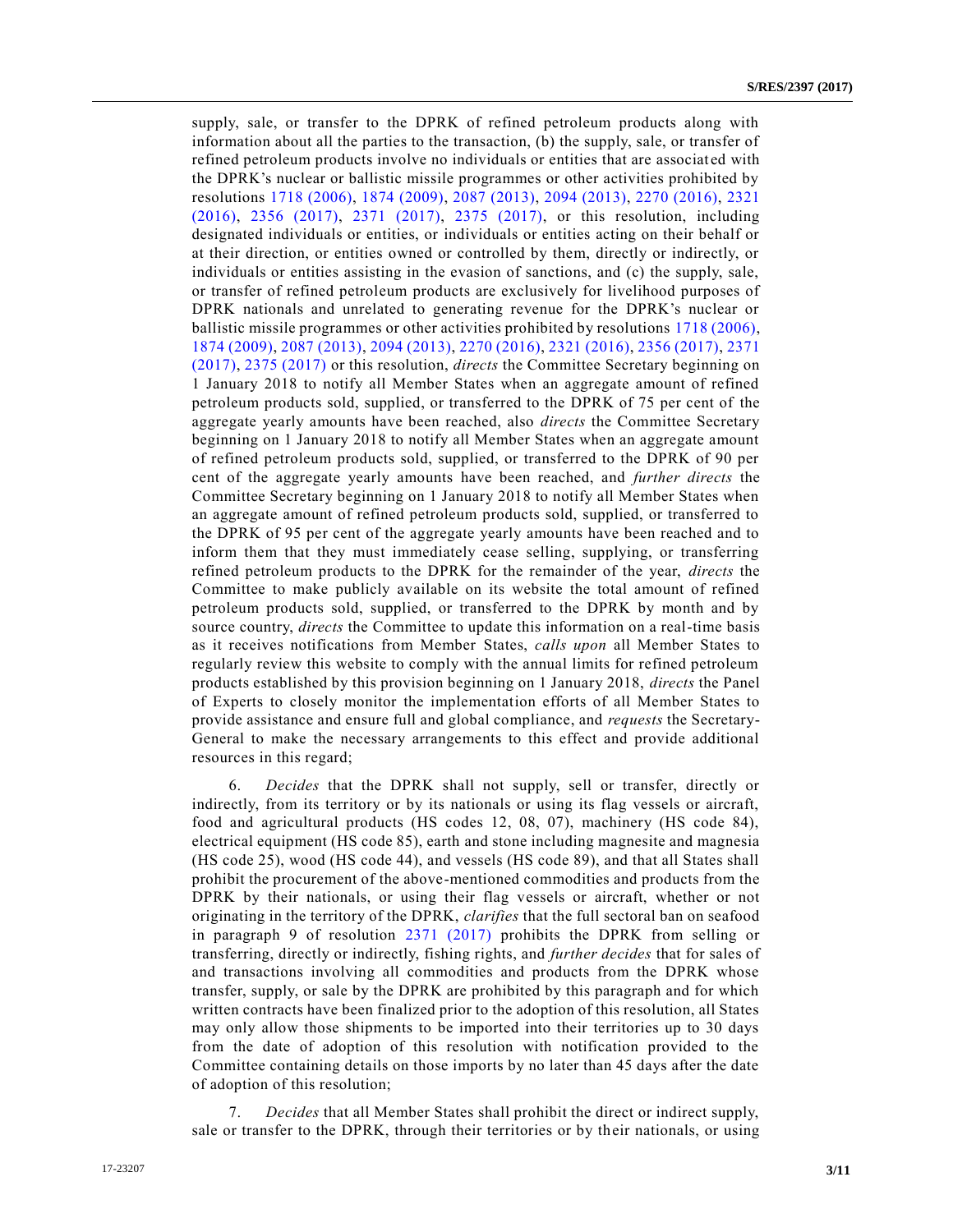their flag vessels, aircraft, pipelines, rail lines, or vehicles and whether or not originating in their territories, of all industrial machinery (HS codes 84 and 85), transportation vehicles (HS codes 86 through 89), and iron, stee l, and other metals (HS codes 72 through 83) and *further decides* that this provision shall not apply with respect to the provision of spare parts needed to maintain the safe operation of DPRK commercial civilian passenger aircraft (currently consisting of the following aircraft models and types: An-24R/RV, An-148-100B, Il-18D, Il-62M, Tu-134B-3, Tu-154B, Tu-204-100B, and Tu-204-300);

8. *Expresses concern* that DPRK nationals continue to work in other States for the purpose of generating foreign export earnings that the DPRK uses to support its prohibited nuclear and ballistic missile programs despite the adoption of paragraph 17 of resolutio[n 2375 \(2017\),](https://undocs.org/S/RES/2375(2017)) *decides* that Member States shall repatriate to the DPRK all DPRK nationals earning income in that Member State's jurisdiction and all DPRK government safety oversight attachés monitoring DPRK workers abroad immediately but no later than 24 months from the date of adoption of this resolution unless the Member State determines that a DPRK national is a national of that Member State or a DPRK national whose repatriation is prohibited, subject to applicable national and international law, including international refugee law and international human rights law, and the United Nations Headquarters Agreement and the Convention on the Privileges and Immunities of the United Nations, and *further decides* that all Member States shall provide a midterm report by 15 months from the date of adoption of this resolution of all DPRK nationals earning income in that Member State's jurisdiction that were repatriated over the 12 month period starting from the date of adoption of this resolution, including an explanation of why less than half of such DPRK nationals were repatriated by the end of that 12 month period if applicable, and all Member States shall provide final reports by 27 months from the date of adoption of this resolution;

#### **Maritime Interdiction of Cargo Vessels**

9. *Notes with great concern* that the DPRK is illicitly exporting coal and other prohibited items through deceptive maritime practices and obtaining petroleum illegally through ship-to-ship transfers and *decides* that Member States shall seize, inspect, and freeze (impound) any vessel in their ports, and may seize, inspect, and freeze (impound) any vessel subject to its jurisdiction in its territorial waters, if the Member State has reasonable grounds to believe that the vessel was involved in activities, or the transport of items, prohibited by resolutions [1718 \(2006\),](https://undocs.org/S/RES/1718(2006)) [1874](https://undocs.org/S/RES/1874(2009))  [\(2009\),](https://undocs.org/S/RES/1874(2009)) [2087 \(2013\),](https://undocs.org/S/RES/2087(2013)) [2094 \(2013\),](https://undocs.org/S/RES/2094(2013)) [2270 \(2016\),](https://undocs.org/S/RES/2270(2016)) [2321 \(2016\),](https://undocs.org/S/RES/2321(2016)) [2356 \(2017\),](https://undocs.org/S/RES/2356(2017)) [2371](https://undocs.org/S/RES/2371(2017))  [\(2017\),](https://undocs.org/S/RES/2371(2017)) [2375 \(2017\),](https://undocs.org/S/RES/2375(2017)) or this resolution, *encourages* Member States to consult with the flag States of relevant vessels once they are seized, inspected, and frozen (impounded), and *further decides* that, after six months from the date such vessels were frozen (impounded), this provision shall not apply if the Committee decides, on a case-by-case basis and upon request of a flag State, that adequate arrangements have been made to prevent the vessel from contributing to future violations of these resolutions;

10. *Decides* that when a Member State has information to suspect that the DPRK is attempting to supply, sell, transfer or procure, directly or indirectly, illicit cargo, that Member State may request additional maritime and shipping information from other relevant Member States, including to determine whether the item, commodity, or product in question originated from the DPRK, *further decides* that all Member States receiving such inquiries shall respond as promptly as possible to such requests in an appropriate manner, *decides* that the Committee, with the support of its Panel of Experts, shall facilitate timely coordination of such information requests through an expedited process, and *requests* the Secretary-General to make the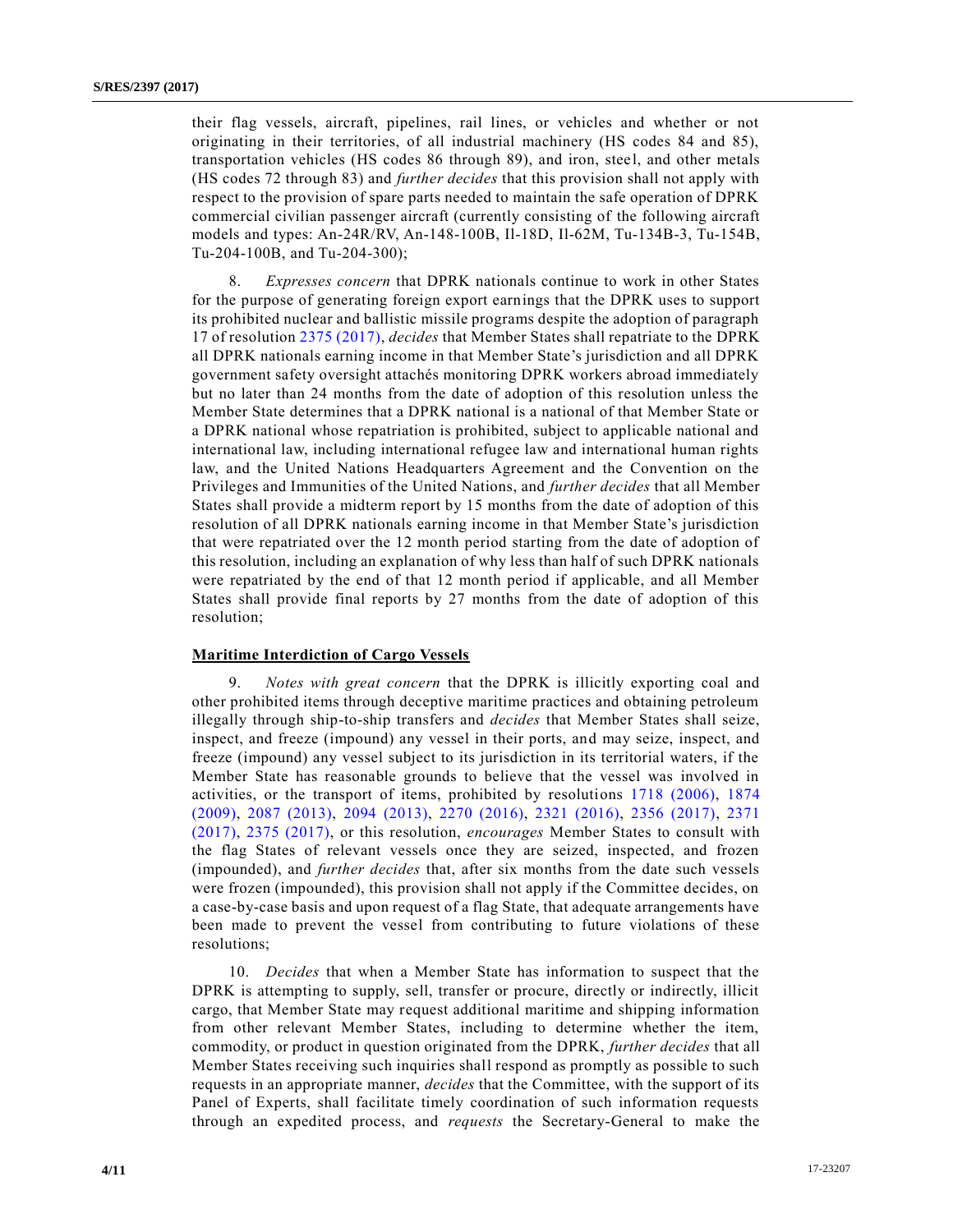necessary arrangements to this effect and provide additional resources to the Committee and the Panel of Experts in this regard;

11. *Reaffirms* paragraph 22 of resolution [2321 \(2016\)](https://undocs.org/S/RES/2321(2016)) and *decides* that each Member State shall prohibit its nationals, persons subject to its jurisdiction and entities incorporated in its territory or subject to its jurisdiction from providing insurance or re-insurance services to vessels it has reasonable grounds to believe were involved in activities, or the transport of items, prohibited by resolutions [1718 \(2006\),](https://undocs.org/S/RES/1718(2006)) [1874 \(2009\),](https://undocs.org/S/RES/1874(2009)) [2087 \(2013\),](https://undocs.org/S/RES/2087(2013)) [2094 \(2013\),](https://undocs.org/S/RES/2094(2013)) [2270 \(2016\),](https://undocs.org/S/RES/2270(2016)) [2321 \(2016\),](https://undocs.org/S/RES/2321(2016)) [2356 \(2017\),](https://undocs.org/S/RES/2356(2017)) [2371](https://undocs.org/S/RES/2371(2017))  [\(2017\),](https://undocs.org/S/RES/2371(2017)) [2375 \(2017\),](https://undocs.org/S/RES/2375(2017)) or this resolution, unless the Committee determines on a caseby-case basis that the vessel is engaged in activities exclusively for livelihood purposes which will not be used by DPRK individuals or entities to generate revenue or exclusively for humanitarian purposes;

12. *Reaffirms* paragraph 24 of resolution [2321 \(2016\)](https://undocs.org/S/RES/2321(2016)) and *decides* that each Member State shall de-register any vessel it has reasonable grounds to believe was involved in activities, or the transport of items, prohibited by resolutions [1718 \(2006\),](https://undocs.org/S/RES/1718(2006)) [1874 \(2009\),](https://undocs.org/S/RES/1874(2009)) [2087 \(2013\),](https://undocs.org/S/RES/2087(2013)) [2094 \(2013\),](https://undocs.org/S/RES/2094(2013)) [2270 \(2016\),](https://undocs.org/S/RES/2270(2016)) [2321 \(2016\),](https://undocs.org/S/RES/2321(2016)) [2356 \(2017\),](https://undocs.org/S/RES/2356(2017)) [2371](https://undocs.org/S/RES/2371(2017))  [\(2017\),](https://undocs.org/S/RES/2371(2017)) [2375 \(2017\),](https://undocs.org/S/RES/2375(2017)) or this resolution and prohibit its nationals, persons subject to its jurisdiction and entities incorporated in its territory or subject to its jurisdiction from thereafter providing classification services to such a vessel except as approved in advance by the Committee on a case-by-case basis, and *further decides* that Member States shall not register any such vessel that has been de-registered by another Member State pursuant to this paragraph except as approved in advance by the Committee on a case-by-case basis;

13. *Expresses concern* that DPRK-flagged, controlled, chartered, or operated vessels intentionally disregard requirements to operate their automatic identification systems (AIS) to evade UNSCR sanctions monitoring by turning off such systems to mask their full movement history and *calls upon* Member States to exercise enhanced vigilance with regards to such vessels conducting activities prohibited by resolutions [1718 \(2006\),](https://undocs.org/S/RES/1718(2006)) [1874 \(2009\),](https://undocs.org/S/RES/1874(2009)) [2087 \(2013\),](https://undocs.org/S/RES/2087(2013)) [2094 \(2013\),](https://undocs.org/S/RES/2094(2013)) [2270 \(2016\),](https://undocs.org/S/RES/2270(2016)) [2321 \(2016\),](https://undocs.org/S/RES/2321(2016)) [2356](https://undocs.org/S/RES/2356(2017))  [\(2017\),](https://undocs.org/S/RES/2356(2017)) [2371 \(2017\),](https://undocs.org/S/RES/2371(2017)) [2375 \(2017\),](https://undocs.org/S/RES/2375(2017)) or this resolution;

14. *Recalls* paragraph 30 of resolution [2321 \(2016\)](https://undocs.org/S/RES/2321(2016)) and *decides* that all Member States shall prevent the direct or indirect supply, sale or transfer to the DPRK, through their territories or by their nationals, or using their flag vessels or aircraft, and whether or not originating in their territories, of any new or used vessels, except as approved in advance by the Committee on a case-by-case basis;

15. *Decides* that, if a Member State has information regarding the number, name, and registry of vessels encountered in its territory or on the high seas that are designated by the Security Council or by the Committee as subject to the asset freeze imposed by paragraph 8 (d) of resolution [1718 \(2006\),](https://undocs.org/S/RES/1718(2006)) the various measures imposed by paragraph 12 of resolution [2321 \(2016\),](https://undocs.org/S/RES/2321(2016)) the port entry ban imposed by paragraph 6 of resolution [2371 \(2017\),](https://undocs.org/S/RES/2371(2017)) or relevant measures in this resolution, then the Member State shall notify the Committee of this information and what measures were t aken to carry out an inspection, an asset freeze and impoundment or other appropriate action as authorized by the relevant provisions of resolutions [1718 \(2006\),](https://undocs.org/S/RES/1718(2006)) [1874 \(2009\),](https://undocs.org/S/RES/1874(2009)) [2087 \(2013\),](https://undocs.org/S/RES/2087(2013)) [2094 \(2013\),](https://undocs.org/S/RES/2094(2013)) [2270 \(2016\),](https://undocs.org/S/RES/2270(2016)) [2321 \(2016\),](https://undocs.org/S/RES/2321(2016)) [2356 \(2017\),](https://undocs.org/S/RES/2356(2017)) [2371 \(2017\),](https://undocs.org/S/RES/2371(2017)) [2375](https://undocs.org/S/RES/2375(2017))  [\(2017\),](https://undocs.org/S/RES/2375(2017)) or this resolution;

16. *Decides* that the provisions of this resolution shall not apply with respect solely to the trans-shipment of Russia-origin coal to other countries through the Russia-DPRK Rajin-Khasan port and rail project, as permitted by paragraph 8 of resolution [2371 \(2017\)](https://undocs.org/S/RES/2371(2017)) and paragraph 18 of resolution [2375 \(2017\);](https://undocs.org/S/RES/2375(2017))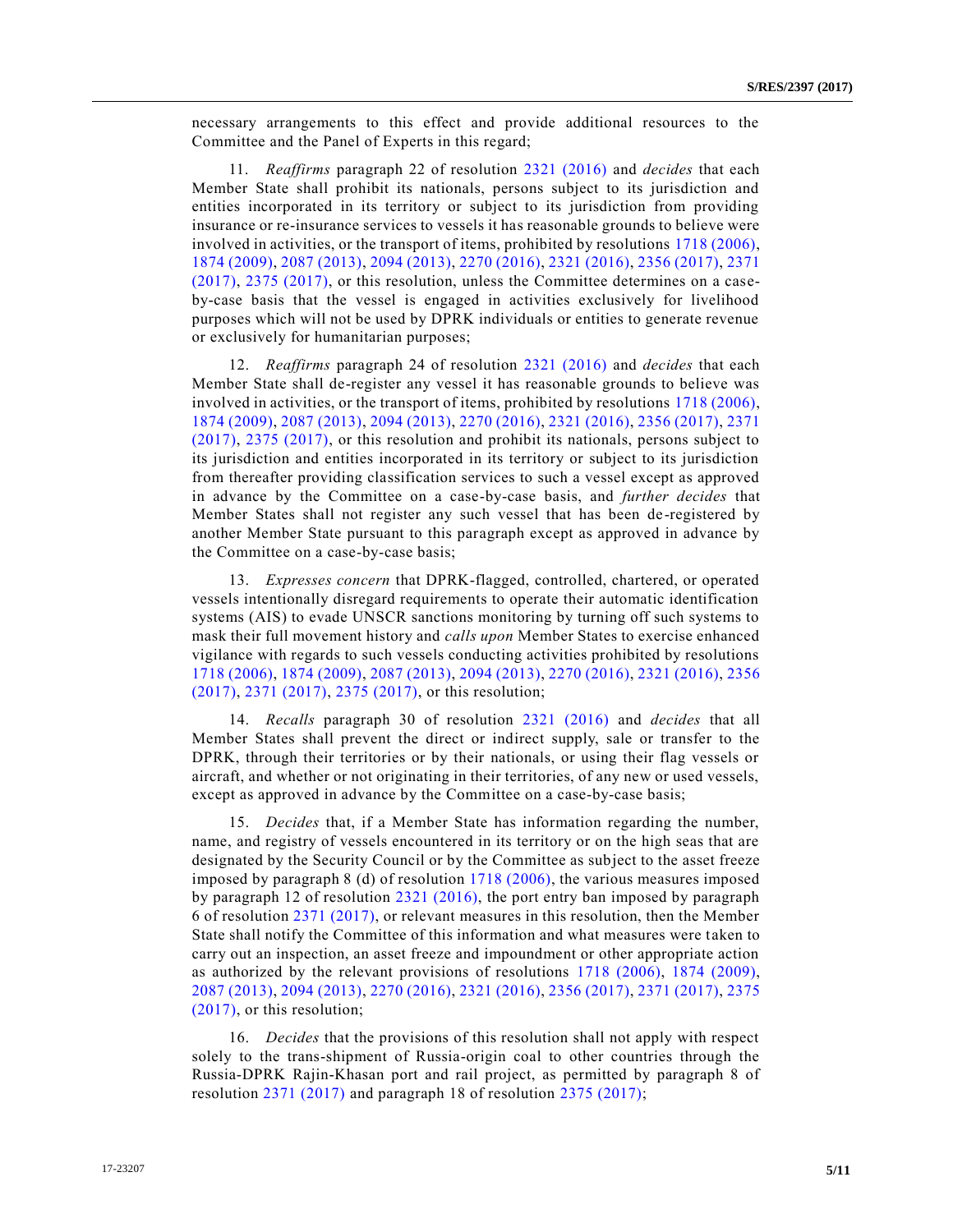#### **Sanctions Implementation**

17. *Decides* that Member States shall report to the Security Council within ninety days of the adoption of this resolution, and thereafter upon request by the Committee, on concrete measures they have taken in order to implement effectively the provisions of this resolution, *requests* the Panel of Experts, in cooperation with other UN sanctions monitoring groups, to continue its efforts to assist Member States in preparing and submitting such reports in a timely manner;

18. *Calls upon* all Member States to redouble efforts to implement in full the measures in resolutions [1718 \(2006\),](https://undocs.org/S/RES/1718(2006)) [1874 \(2009\),](https://undocs.org/S/RES/1874(2009)) [2087 \(2013\),](https://undocs.org/S/RES/2087(2013)) [2094 \(2013\)](https://undocs.org/S/RES/2094(2013)) [2270](https://undocs.org/S/RES/2270(2016))  [\(2016\),](https://undocs.org/S/RES/2270(2016)) [2321 \(2016\),](https://undocs.org/S/RES/2321(2016)) [2356 \(2017\),](https://undocs.org/S/RES/2356(2017)) 2371 [\(2017\),](https://undocs.org/S/RES/2371(2017)) [2375 \(2017\)](https://undocs.org/S/RES/2375(2017)) and this resolution and to cooperate with each other in doing so, particularly with respect to inspecting, detecting and seizing items the transfer of which is prohibited by these resolutions;

19. *Decides* that the mandate of the Committee, as set out in paragraph 12 of resolution [1718 \(2006\),](https://undocs.org/S/RES/1718(2006)) shall apply with respect to the measures imposed in this resolution and *further decides* that the mandate of the Panel of Experts, as specified in paragraph 26 of resolution [1874 \(2009\)](https://undocs.org/S/RES/1874(2009)) and modified in paragraph 1 of resolution [2345 \(2017\),](https://undocs.org/S/RES/2345(2017)) shall also apply with respect to the measures imposed in this resolution;

20. *Decides* to authorize all Member States to, and that all Member States shall, seize and dispose (such as through destruction, rendering inoperable or unusable, storage, or transferring to a State other than the originating or destination States for disposal) of items the supply, sale, transfer, or export of which is prohibited by resolutions [1718 \(2006\),](https://undocs.org/S/RES/1718(2006)) [1874 \(2009\),](https://undocs.org/S/RES/1874(2009)) [2087 \(2013\),](https://undocs.org/S/RES/2087(2013)) [2094 \(2013\),](https://undocs.org/S/RES/2094(2013)) [2270 \(2016\),](https://undocs.org/S/RES/2270(2016)) [2321 \(2016\),](https://undocs.org/S/RES/2321(2016)) [2356 \(2017\),](https://undocs.org/S/RES/2356(2017)) [2371 \(2017\),](https://undocs.org/S/RES/2371(2017)) [2375 \(2017\)](https://undocs.org/S/RES/2375(2017)) or this resolution that are identified in inspections, in a manner that is not inconsistent with their obligations under applicable Security Council resolutions, including resolution [1540 \(2004\),](https://undocs.org/S/RES/1540(2004)) as well as any obligations of parties to the NPT, the Convention on the Prohibition of the Development, Production, Stockpiling and Use of Chemical Weapons and on Their Development of 29 April 1997, and the Convention on the Prohibition of the Development, Production and Stockpiling of Bacteriological (Biological) and Toxin Weapons and on Their Destruction of 10 April 1972;

21. *Emphasizes* the importance of all States, including the DPRK, taking the necessary measures to ensure that no claim shall lie at the instance of the DPRK, or of any person or entity in the DPRK, or of persons or entities designated for measures set forth in resolutions [1718 \(2006\),](https://undocs.org/S/RES/1718(2006)) [1874 \(2009\),](https://undocs.org/S/RES/1874(2009)) [2087 \(2013\),](https://undocs.org/S/RES/2087(2013)) [2094 \(2013\),](https://undocs.org/S/RES/2094(2013)) [2270](https://undocs.org/S/RES/2270(2016))  [\(2016\),](https://undocs.org/S/RES/2270(2016)) [2321 \(2016\),](https://undocs.org/S/RES/2321(2016)) [2356 \(2017\),](https://undocs.org/S/RES/2356(2017)) [2371 \(2017\),](https://undocs.org/S/RES/2371(2017)) [2375 \(2017\)](https://undocs.org/S/RES/2375(2017)) or this resolution, or any person claiming through or for the benefit of any such person or entity, in connection with any contract or other transaction where its performance was prevented by reason of the measures imposed by this resolution or previous resolutions;

22. *Emphasizes* that the measures set forth in resolutions [1718 \(2006\),](https://undocs.org/S/RES/1718(2006)) [1874](https://undocs.org/S/RES/1874(2009))  [\(2009\),](https://undocs.org/S/RES/1874(2009)) [2087 \(2013\),](https://undocs.org/S/RES/2087(2013)) [2094 \(2013\),](https://undocs.org/S/RES/2094(2013)) [2270 \(2016\),](https://undocs.org/S/RES/2270(2016)) [2321 \(2016\),](https://undocs.org/S/RES/2321(2016)) [2356 \(2017\),](https://undocs.org/S/RES/2356(2017)) [2371](https://undocs.org/S/RES/2371(2017))  [\(2017\),](https://undocs.org/S/RES/2371(2017)) [2375 \(2017\)](https://undocs.org/S/RES/2375(2017)) and this resolution shall in no way impede the activities of diplomatic or consular missions in the DPRK pursuant to the Vienna Conventions on Diplomatic and Consular Relations;

### **Political**

23. *Reiterates* its deep concern at the grave hardship that the people in the DPRK are subjected to, *condemns* the DPRK for pursuing nuclear weapons and ballistic missiles instead of the welfare of its people while people in the DPRK have great unmet needs, *emphasizes* the necessity of the DPRK respecting and ensuring the welfare and inherent dignity of people in the DPRK, and *demands* that the DPRK stop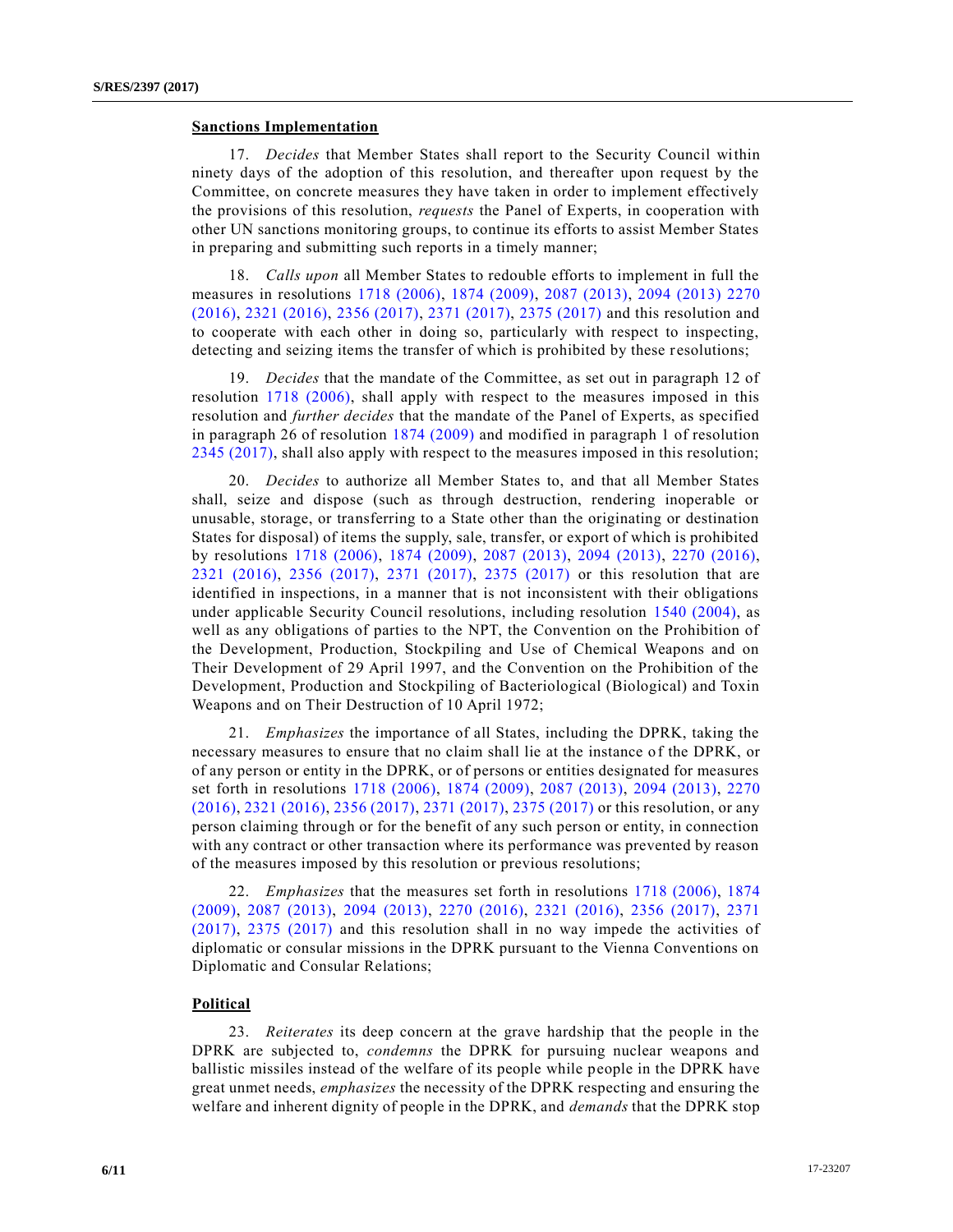diverting its scarce resources toward its development of nuclear weapons and ballistic missiles at the cost of the people in the DPRK;

24. *Regrets* the DPRK's massive diversion of its scarce resources toward its development of nuclear weapons and a number of expensive ballistic missile programs, *notes* the findings of the United Nations Office for the Coordination of Humanitarian Assistance that well over half of the people in the DPRK suffer from major insecurities in food and medical care, including a very large number of pregnant and lactating women and under-five children who are at risk of malnutrition and 41% of its total population who are undernourished, and, in this context, *expresses* deep concern at the grave hardship to which the people in the DPRK are subjected;

25. *Reaffirms* that the measures imposed by resolutions [1718 \(2006\),](https://undocs.org/S/RES/1718(2006)) [1874](https://undocs.org/S/RES/1874(2009))  [\(2009\),](https://undocs.org/S/RES/1874(2009)) [2087 \(2013\),](https://undocs.org/S/RES/2087(2013)) [2094 \(2013\),](https://undocs.org/S/RES/2094(2013)) [2270 \(2016\),](https://undocs.org/S/RES/2270(2016)) [2321 \(2016\),](https://undocs.org/S/RES/2321(2016)) [2356 \(2017\),](https://undocs.org/S/RES/2356(2017)) [2371](https://undocs.org/S/RES/2371(2017))  [\(2017\),](https://undocs.org/S/RES/2371(2017)) [2375 \(2017\)](https://undocs.org/S/RES/2375(2017)) and this resolution are not intended to have adverse humanitarian consequences for the civilian population of the DPRK or to affect negatively or restrict those activities, including economic activities and cooperation, food aid and humanitarian assistance, that are not prohibited by resolutions [1718 \(2006\),](https://undocs.org/S/RES/1718(2006)) [1874](https://undocs.org/S/RES/1874(2009))  [\(2009\),](https://undocs.org/S/RES/1874(2009)) [2087 \(2013\),](https://undocs.org/S/RES/2087(2013)) [2094 \(2013\),](https://undocs.org/S/RES/2094(2013)) [2270 \(2016\),](https://undocs.org/S/RES/2270(2016)) [2321 \(2016\),](https://undocs.org/S/RES/2321(2016)) [2356 \(2017\),](https://undocs.org/S/RES/2356(2017)) [2371](https://undocs.org/S/RES/2371(2017))  [\(2017\),](https://undocs.org/S/RES/2371(2017)) [2375 \(2017\)](https://undocs.org/S/RES/2375(2017)) and this resolution, and the work of international and non-governmental organizations carrying out assistance and relief activities in the DPRK for the benefit of the civilian population of the DPRK, *stresses* the DPRK's primary responsibility and need to fully provide for the livelihood needs of people in the DPRK, and *decides* that the Committee may, on a case-by-case basis, exempt any activity from the measures imposed by these resolutions if the committee determines that such an exemption is necessary to facilitate the work of such organizations in t he DPRK or for any other purpose consistent with the objectives of these resolutions;

26. *Reaffirms* its support for the Six Party Talks, *calls* for their resumption, and *reiterates* its support for the commitments set forth in the Joint Statement of 19 September 2005 issued by China, the DPRK, Japan, the Republic of Korea, the Russian Federation, and the United States, including that the goal of the Six-Party Talks is the verifiable denuclearization of the Korean Peninsula in a peaceful manner and the return of the DPRK to the Non-proliferation Treaty (NPT) and International Atomic Energy Agency safeguards at an early date, bearing in mind the rights and obligations of States parties to the NPT and underlining the need for all States parties to the NPT to continue to comply with their Treaty obligations, that the United States and the DPRK undertook to respect each other's sovereignty and exist peacefully together, that the Six Parties undertook to promote economic cooperation, and all other relevant commitments;

27. *Reiterates* the importance of maintaining peace and stability on the Korean Peninsula and in north-east Asia at large, and *expresses* its commitment to a peaceful, diplomatic, and political solution to the situation and welcomes efforts by the Council members as well as other States to facilitate a peaceful and comprehensive solution through dialogue and stresses the importance of working to reduce tensions in the Korean Peninsula and beyond;

28. *Affirms* that it shall keep the DPRK's actions under continuous review and is prepared to strengthen, modify, suspend or lift the measures as may be needed in light of the DPRK's compliance, and, in this regard, *expresses its determination* to take further significant measures in the event of a further DPRK nuclear test or launch, and *decides* that, if the DPRK conducts a further nuclear test or a launch of a ballistic missile system capable of reaching intercontinental ranges or contributing to the development of a ballistic missile system capable of such ranges, then the Security Council will take action to restrict further the export to the DPRK of petroleum;

29. *Decides* to remain seized of the matter.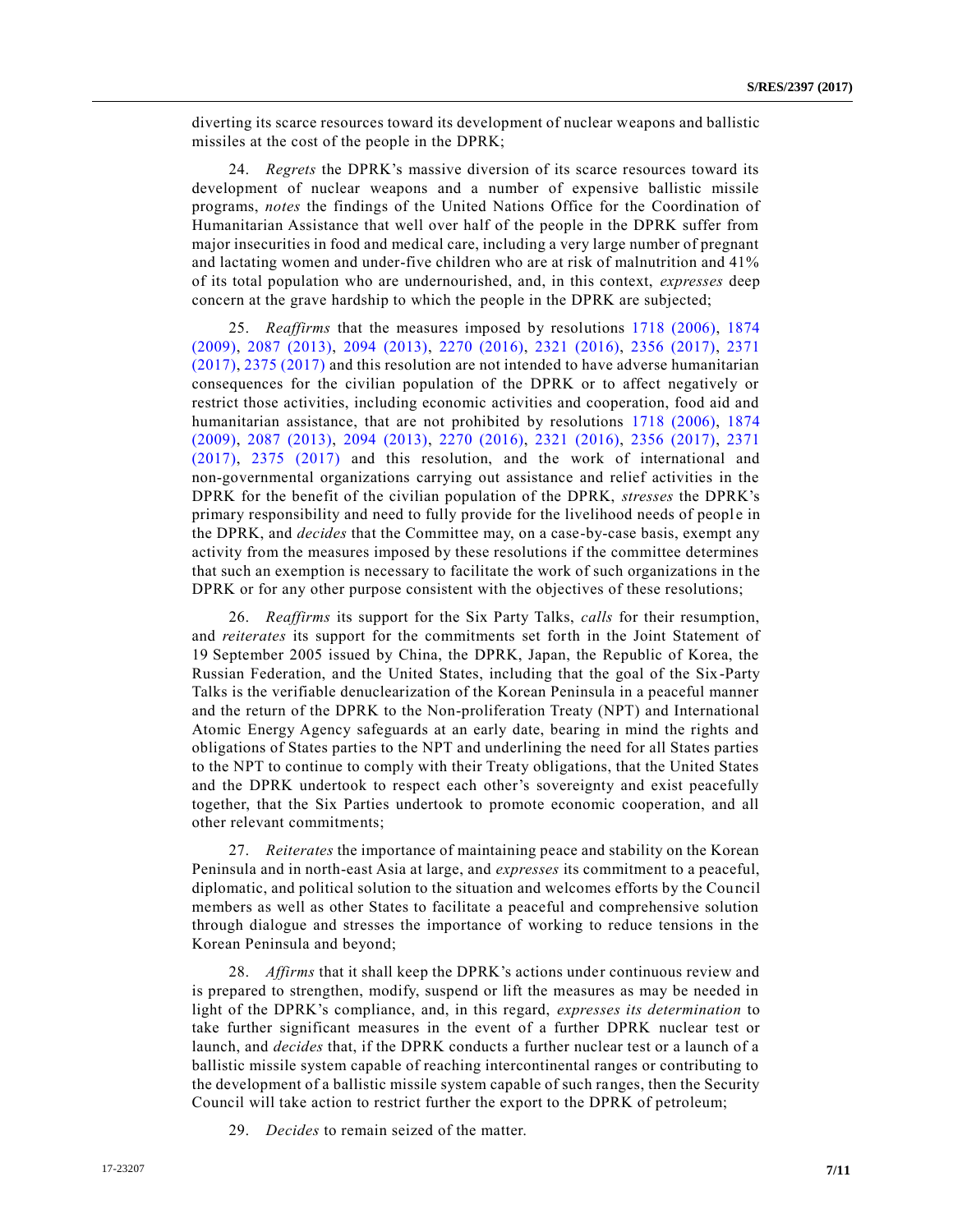## **Annex I**

## **Travel Ban/Asset Freeze (Individuals)**

- 1. CH'OE SO'K MIN
	- a. Description: Ch'oe So'k-min is an overseas Foreign Trade Bank representative. In 2016, Ch'oe So'k-min was the deputy representative at the Foreign Trade Bank branch office in that overseas location. He has been associated with cash transfers from that overseas Foreign Trade Bank office to banks affiliated with North Korean special organizations and Reconnaissance General Bureau operatives located overseas in an effort to evade sanctions.
	- b. AKA: n/a
	- c. Identifiers: DOB: 25 July 1978; Nationality: DPRK; Gender: male
- 2. CHU HYO'K
	- a. Description: Chu Hyo'k is a North Korean national who is an overseas Foreign Trade Bank representative.
	- b. AKA: Ju Hyok
	- c. Identifiers: DOB: 23 November 1986; Passport No. 836420186 issued 28 October 2016 expires 28 October 2021; Nationality: DPRK; Gender: male
- 3. KIM JONG SIK
	- a. *Description*: A leading official guiding the DPRK's WMD development efforts. Serving as Deputy Director of the Workers' Party of Korea Munitions Industry Department.
	- b. *A.K.A*.: Kim Cho'ng-sik
	- c. *Identifiers*: YOB: between 1967 and 1969; Nationality: DPRK; Gender: male; Address: DPRK
- 4. KIM KYONG IL
	- a. Description: Kim Kyong Il is a Foreign Trade Bank deputy chief representative in Libya.
	- b. AKA: Kim Kyo'ng-il
	- c. Identifiers: Location Libya; DOB: 01 August 1979; Passport No. 836210029; Nationality: DPRK; Gender: male
- 5. KIM TONG CHOL
	- a. Description: Kim Tong Chol is an overseas Foreign Trade Bank representative.
	- b. AKA: Kim Tong-ch'o'l
	- c. Identifiers: DOB: 28 January 1966; Nationality: DPRK; Gender: male
- 6. KO CHOL MAN
	- a. Description: Ko Chol Man is an overseas Foreign Trade Bank representative.
	- b. AKA: Ko Ch'o'l-man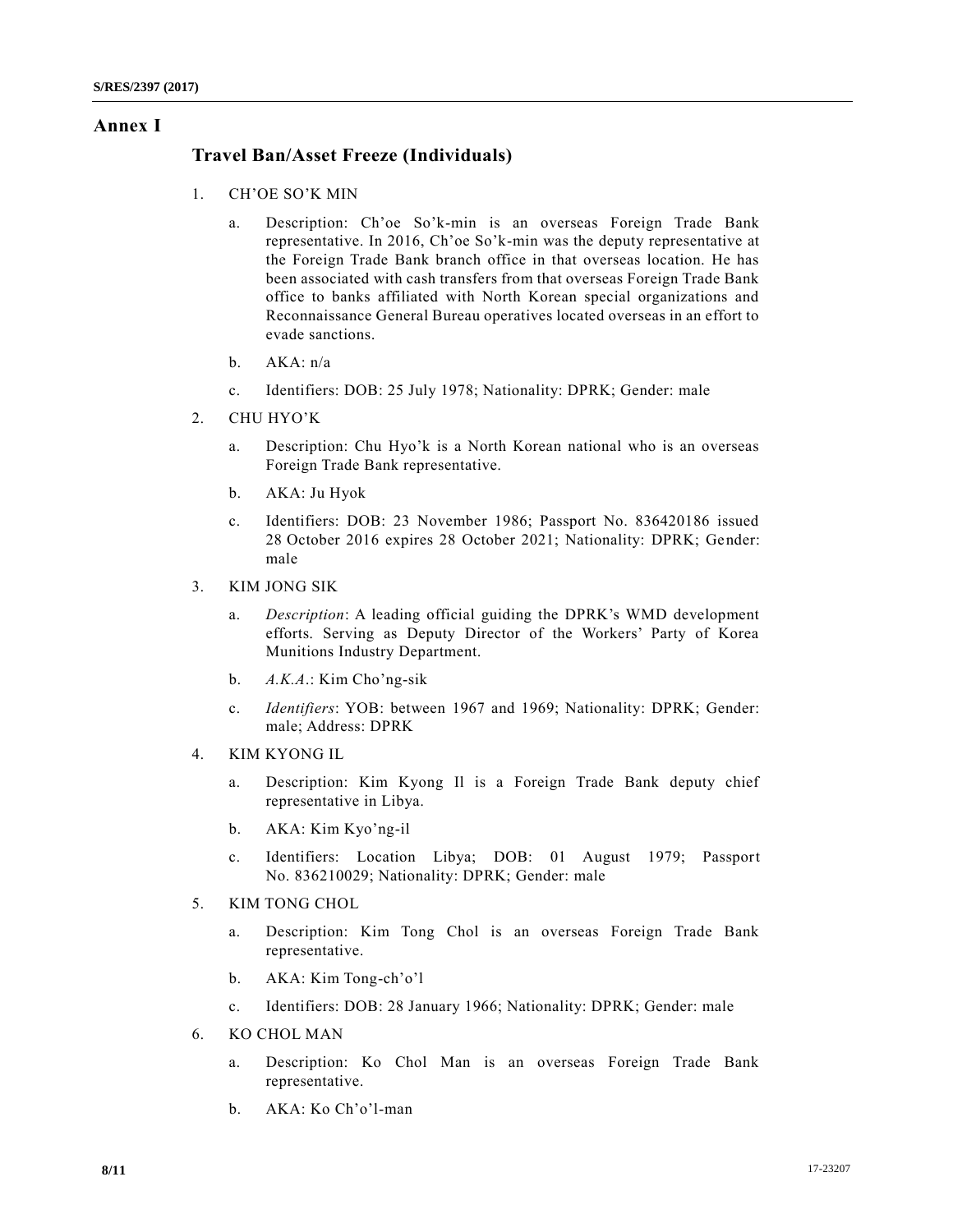- c. Identifiers: DOB: 30 September 1967; Passport No. 472420180; Nationality: DPRK; Gender: male
- 7. KU JA HYONG
	- a. Description: Ku Ja Hyong is a Foreign Trade Bank chief representative in Libya.
	- b. AKA: Ku Cha-hyo'ng
	- c. Identifiers: Location Libya; DOB: 08 September 1957; Nationality: DPRK; Gender: male
- 8. MUN KYONG HWAN
	- a. Description: Mun Kyong Hwan is an overseas Bank of East Land representative.
	- b. AKA: Mun Kyo'ng-hwan
	- c. Identifiers: DOB: 22 August 1967; Passport No. 381120660 expires 25 March 2016; Nationality: DPRK; Gender: male
- 9. PAE WON UK
	- a. Description: Pae Won Uk is an overseas Daesong Bank representative.
	- b. AKA: Pae Wo'n-uk
	- c. Identifiers: DOB: 22 August 1969; Nationality: DPRK; Gender: male; Passport No. 472120208 expires 22 Feb 2017
- 10. PAK BONG NAM
	- a. Description: Pak Bong Nam is an overseas Ilsim International Bank representative.
	- b. AKA: Lui Wai Ming; Pak Pong Nam; Pak Pong-nam
	- c. Identifiers: DOB: 06 May 1969; Nationality: DPRK; Gender: male
	- d. Nationality: DPRK; Gender: male
- 11. PAK MUN IL
	- a. Description: Pak Mun Il is an overseas official of Korea Daesong Bank.
	- b. AKA: Pak Mun-il
	- c. Identifiers: DOB 01 January 1965; Passport No. 563335509 expires 27 August 2018; Nationality: DPRK; Gender: male
- 12. RI CHUN HWAN
	- a. Description: Ri Chun Hwan is an overseas Foreign Trade Bank representative.
	- b. AKA: Ri Ch'un-hwan
	- c. Identifiers: DOB 21 August 1957; Passport No. 563233049 expires 09 May 2018; Nationality: DPRK; Gender: male
- 13. RI CHUN SONG
	- a. Description: Ri Chun Song is an overseas Foreign Trade Bank representative.
	- b. AKA: Ri Ch'un-so'ng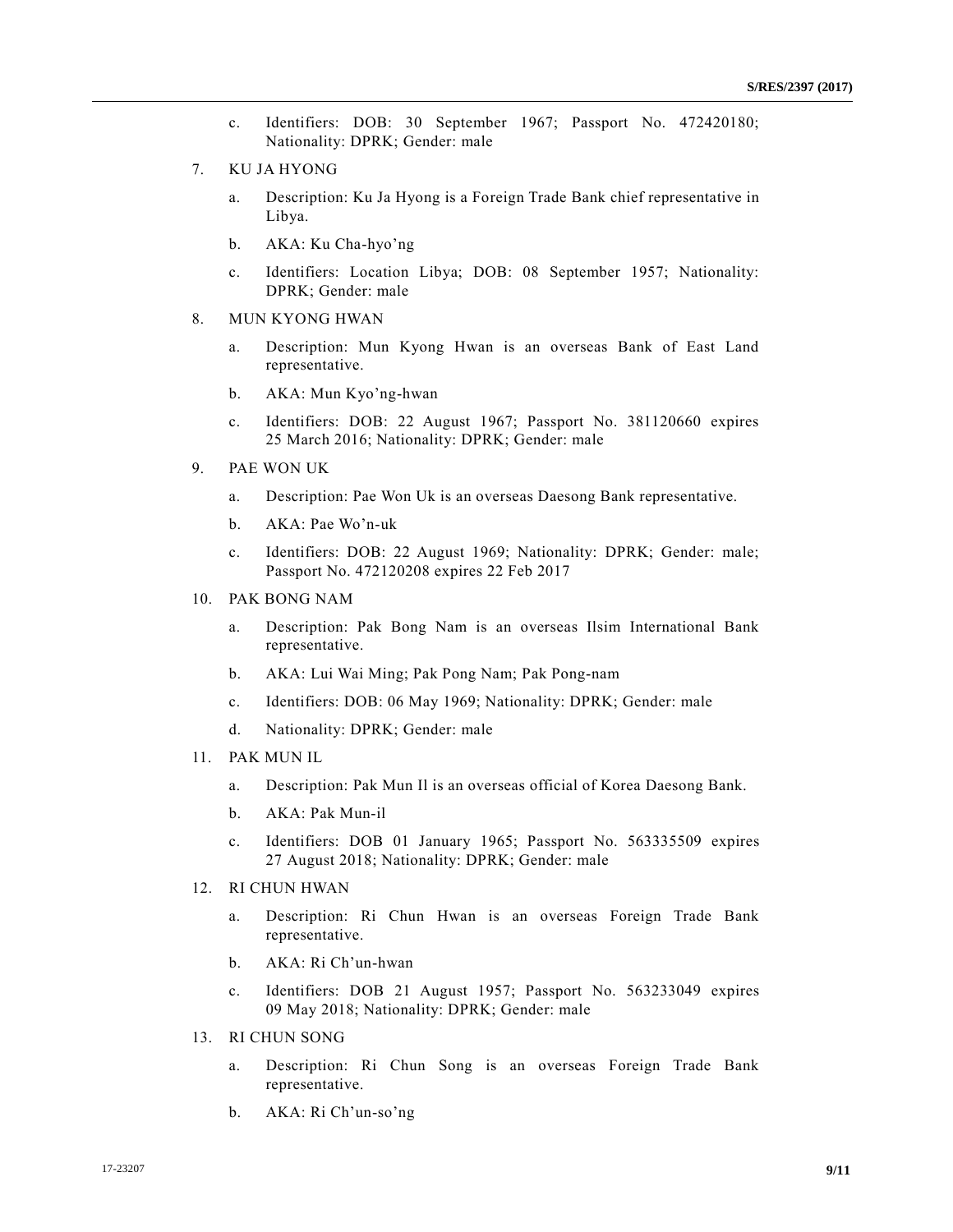- c. Identifiers: DOB: 30 October 1965; Passport No. 654133553 expires 11 March 2019; Nationality: DPRK; Gender: male
- 14. RI PYONG CHUL
	- a. *Description*: Alternate Member of the Political Bureau of the Workers' Party of Korea and First Vice Director of the Munitions Industry Department.
	- b. *A.K.A*.: Ri Pyo'ng-ch'o'l
	- c. *Identifiers*: YOB: 1948; Nationality: DPRK; Gender: male; Address: DPRK
- 15. RI SONG HYOK
	- a. Description: Ri Song Hyok is an overseas representative for Koryo Bank and Koryo Credit Development Bank and has reportedly established front companies to procure items and conduct financial transactions on behalf of North Korea.
	- b. AKA: Li Cheng He
	- c. Identifiers: DOB: 19 March 1965; Nationality: DPRK; Gender: male
- 16. RI U'N SO'NG
	- a. Description: Ri U'n-so'ng is an overseas Korea Unification Development Bank representative.
	- b. AKA: Ri Eun Song; Ri Un Song
	- c. Identifiers: DOB: 23 July 1969; Nationality: DPRK; Gender: male